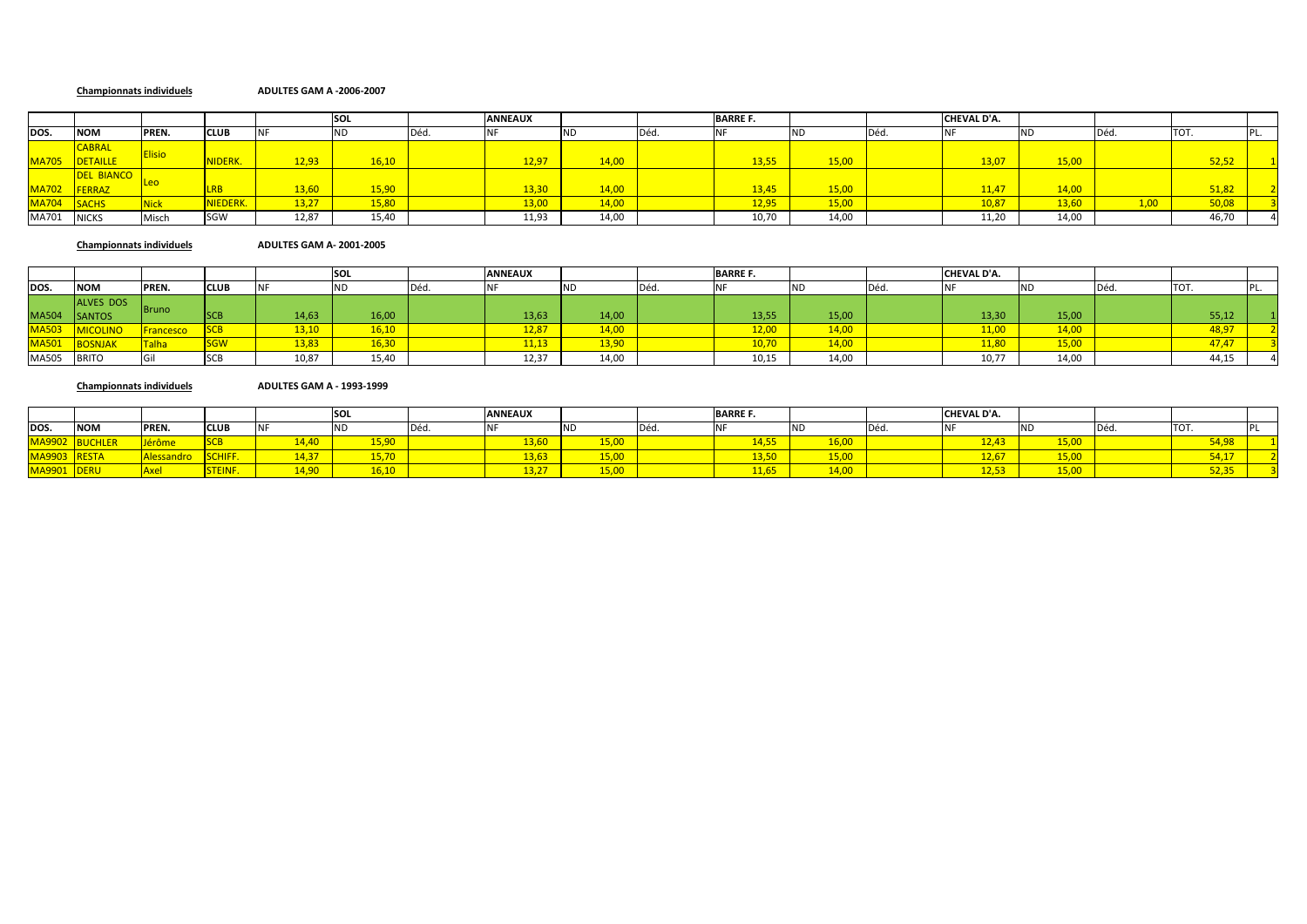### **Championnats individuels ADULTES GAM B**

|                 |                      |              |                |       | <b>SOL</b> |     | <b>ANNEAUX</b> |       |       | <b>BARRE F.</b> |       |      | CHEVAL D'A. |                 |      |       |  |
|-----------------|----------------------|--------------|----------------|-------|------------|-----|----------------|-------|-------|-----------------|-------|------|-------------|-----------------|------|-------|--|
| DO.             | <b>NOM</b>           | PREN.        | <b>CLUB</b>    |       |            | Déd |                |       | ivea. |                 |       |      |             |                 |      | TOT.  |  |
| MB1             | <u>"UUNUUKIINE".</u> |              |                | 2,83  | 4.50       |     | 12,33          | 13,00 |       |                 |       |      | 10,4        | 12 <sub>1</sub> |      | 5.48  |  |
| MB <sub>4</sub> |                      |              |                | 12,17 | $-5,60$    |     | 12,33          | 13,00 |       |                 |       | J,30 | 10,87       | 12M             |      | 15.37 |  |
| MB <sub>5</sub> | <b>DLIVEIRA</b>      |              | <b>CHIFFL.</b> | 12,17 | 14.80      |     | 12,17          | 13,00 |       | 10.10           |       |      | 10,40       | 130             |      | 4,83  |  |
| MB <sub>2</sub> | <b>STEFFEN</b>       |              | NIEDERK.       | 12,33 | 15,40      |     | 11,87          | 13,00 |       | 10,35           | 13,00 |      | .           | 12,90           | 1,00 | 44,32 |  |
| MB6             | PATRICIO DOMINGOS    | Pedro Daniel | SCHIFFL.       | 11,73 | 14,50      |     | 11,77          | 13,00 |       |                 | 12,00 |      | 8,87        | 13,00           |      | 41.77 |  |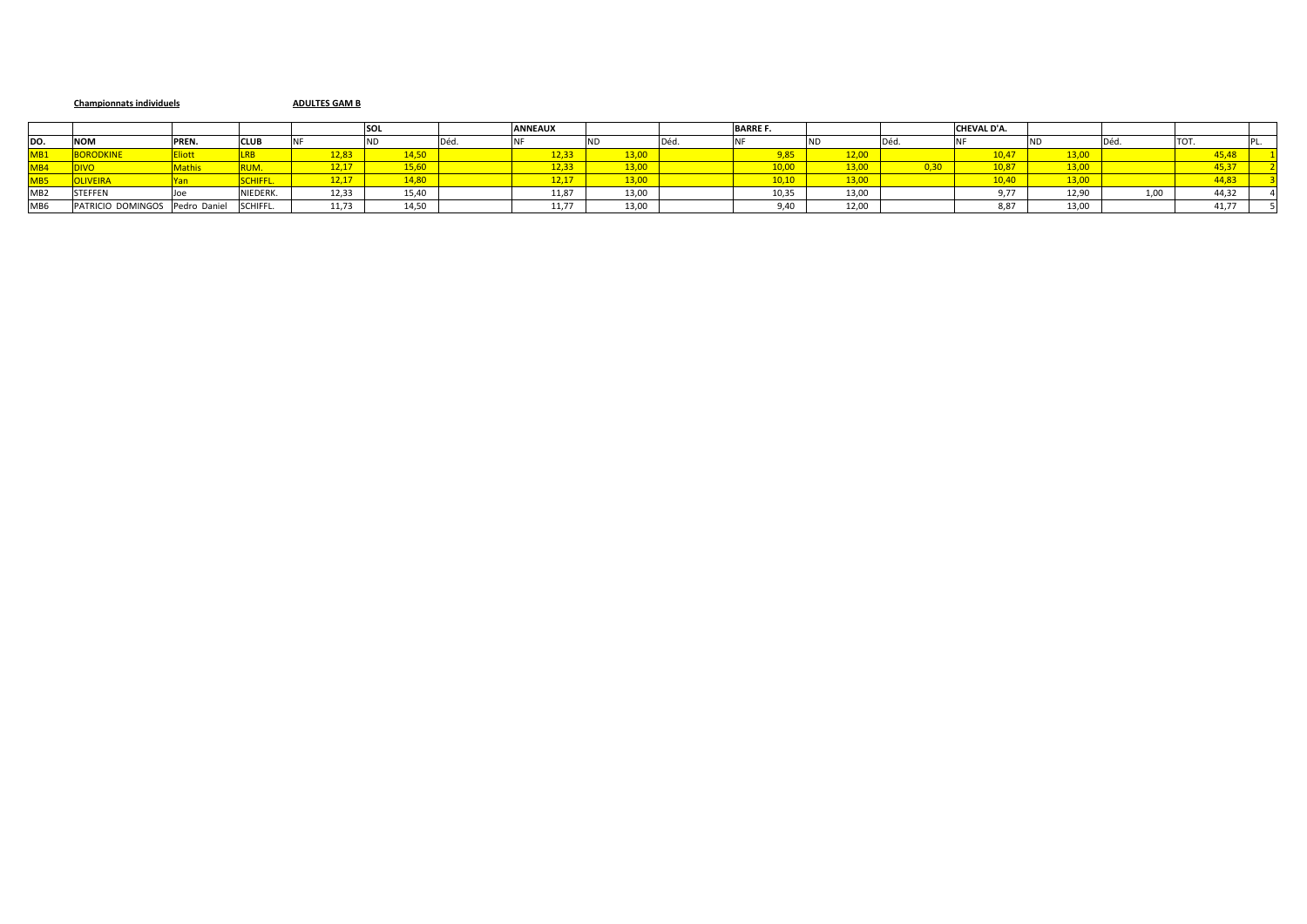### **Championnats individuels ESPOIRS GAM A‐ 2011‐2012**

|               |                  |             |                 |       | <b>SOL</b> |      | <b>ANNEAUX</b> |       |      | <b>BARRE F.</b> |           |     | CHEVAL D'A. |       |           |      |       |  |
|---------------|------------------|-------------|-----------------|-------|------------|------|----------------|-------|------|-----------------|-----------|-----|-------------|-------|-----------|------|-------|--|
| DOS.          | <b>NOM</b>       | PREN.       | <b>CLUB</b>     |       | IND        | Déd. |                | IND   | ىفتا |                 | <b>ND</b> | Déd |             |       |           | Déd. | TOT.  |  |
|               | <b>HERGENRÄD</b> |             | NIEDERK.        |       |            |      |                |       |      |                 |           |     |             |       |           |      |       |  |
| MA1207 ER     |                  |             |                 | 14,93 | 17.10      |      | 13,23          | 14,10 |      | 15,25           | 16,10     |     | 11,93       | 15,00 | 0,30      |      | 55,35 |  |
|               | MA1206 LICHTNER  |             | <b>JIEDERK.</b> | 13,83 | 17.10      |      | 13,07          | 14,00 |      | 15,4            | 16,10     |     | $-12.13$    |       | $,10^{-}$ |      | 54,48 |  |
| MA1205 KAISER |                  | <b>Matt</b> | NIEDERK.        | 13,90 | 16,00      |      | 12,83          | 14,00 |      | 12,9            | 15,10     |     | 43,43       |       | ,50       |      | 53,12 |  |
|               | MA1204 TURKOVIC  | Ismail      | SGW             | 14,93 | 16,00      |      | 13,03          | 14,10 |      | 13,70           | 15,10     |     | 10,97       | 13,10 |           |      | 52,63 |  |
| MA1201        | <b>DEMONT</b>    | Jamie       | SGW             | 14,13 | 16,10      |      | 13,10          | 14,10 |      | 12,95           | 14,10     |     | 11,53       | 13,10 | 0,70      |      | 51,72 |  |
| MA1202 HIEFF  |                  | Janis       | SGW             | 12,27 | 16,00      |      | 12,00          | 14,00 |      | 14,20           | 16,10     |     | 8,63        | 13,00 |           | 1,00 | 47,10 |  |

### **Championnats individuels ESPOIRS GAM A‐ 2009‐2010**

|              |                 |                 |              |       | <b>SOL</b> |      | <b>ANNEAUX</b> |       |       | <b>BARRE F.</b> |           |     | <b>CHEVAL D'A.</b> |       |       |       |  |
|--------------|-----------------|-----------------|--------------|-------|------------|------|----------------|-------|-------|-----------------|-----------|-----|--------------------|-------|-------|-------|--|
| DOS.         | <b>NOM</b>      | PREN.           | <b>CLUB</b>  |       |            | Déd. |                |       | I Déd |                 | <b>ND</b> | Déd |                    |       | Bonus | TOT.  |  |
|              | <b>ORTIZ</b>    |                 | <b>OETR.</b> |       |            |      |                |       |       |                 |           |     |                    |       |       |       |  |
|              | MA1003 BOGDANOV | <b>Santiago</b> |              | 17.07 | 19.10      |      | 13.50          | 14.00 |       | 16,55           | 18,10     |     |                    | 15,10 |       | 61.5. |  |
|              | MA1005 MICALLEF |                 | <b>DETR.</b> | 15.07 | 16.10      |      | 13,03          | 14,00 |       | 15,05           | 16,00     |     | 14.50              | 14.10 |       | 57,65 |  |
|              | MA1001 WANGEN   | <b>Louis</b>    |              | 14,50 |            |      | 13,10          | 14,00 |       | 15,50           | 17,10     |     | 12,90              | 14,00 |       | 56,00 |  |
| MA1004 SACHS |                 | Leon Damin      | NIEDERK.     | 13,87 | 16,00      |      | 12,77          | 14,00 |       | 15,05           | 16,10     |     | 12,70              | 14,10 |       | 54,38 |  |
| MA1002 PÜTZ  |                 |                 |              | 14,50 | 16,10      |      | 12,23          | 14,00 | 1,00  | 14,90           | 16,10     |     | 12,20              | 13,10 |       | 53,83 |  |

### **Championnats individuels ESPOIRS GAM A‐ 2008**

|             |               |                   |             |       | <b>SOI</b>  |            | <b>ANNEAUX</b> |       | <b>BARRE F.</b> |             |     | <b>CHEVAL D'A.</b> |       |       |       |  |
|-------------|---------------|-------------------|-------------|-------|-------------|------------|----------------|-------|-----------------|-------------|-----|--------------------|-------|-------|-------|--|
| DOS.        | <b>NOM</b>    | <b>PREN.</b>      | <b>CLUB</b> |       | <b>INIE</b> | <b>DEU</b> |                |       |                 | <b>ND</b>   | Déc |                    |       | ' Déc | TOT.  |  |
| <b>MA81</b> | <b>MALANE</b> | <b>Matis</b>      |             |       |             |            |                | .5,00 |                 |             |     |                    | 17,00 |       |       |  |
|             | <b>MAURER</b> | <b>Aaximilian</b> |             |       |             |            |                |       |                 |             |     |                    |       |       |       |  |
| <b>MA83</b> |               | <u>ederik</u>     | JEIK        | 15.83 | 810         |            | 13.67          | 4.1(  |                 |             |     | 13 97              | 14.10 |       | 59.12 |  |
| <b>MA82</b> | <b>AAGYAR</b> | <b>Balint</b>     | <b>VLID</b> |       |             |            | 13,87          | .4,10 |                 | <u>0,10</u> |     | 13,23              | 15,10 |       |       |  |
| <b>MA85</b> | <b>SCHOTT</b> | Ben               | OETR.       | 15,37 | 18,00       |            | 13,53          | 14,10 | 14,55           | 16,10       |     | 11,60              | 14,10 |       | 55,05 |  |